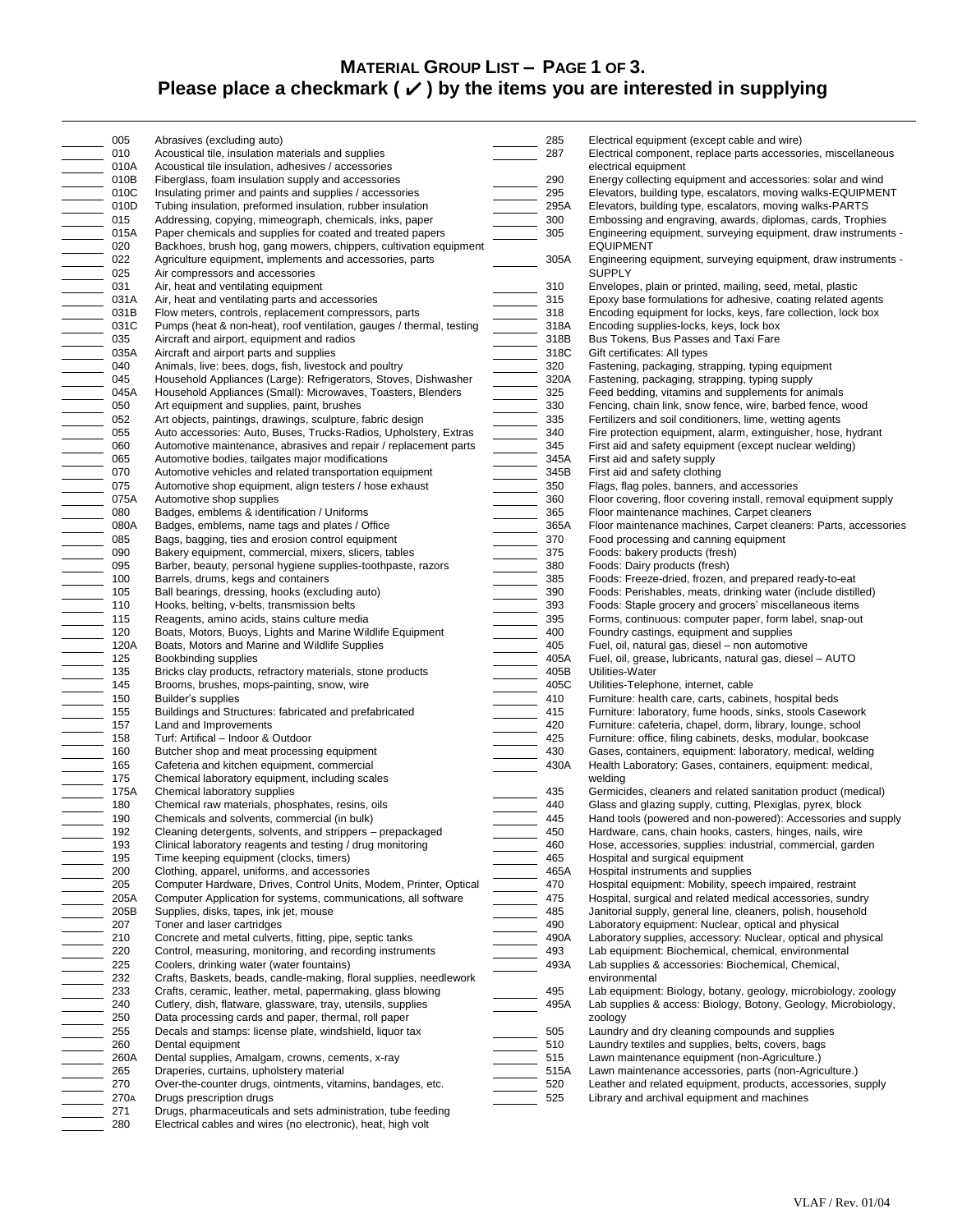## **MATERIAL GROUP LIST – PAGE 2 OF 3.** Please place a checkmark (√) by the items you are interested in supplying

|                                                                                                                                                                                                                                                                                                                                                                                                                                                                                                                                                                                                                       | 525A | Library and archival supplies                                       |                                                                                                                                                                                                                                                                                                                                                                                                                                                                                                                                                                                                                   | 740  | Refrigeration Equipment: Commercial Refrigerators & Freezers         |
|-----------------------------------------------------------------------------------------------------------------------------------------------------------------------------------------------------------------------------------------------------------------------------------------------------------------------------------------------------------------------------------------------------------------------------------------------------------------------------------------------------------------------------------------------------------------------------------------------------------------------|------|---------------------------------------------------------------------|-------------------------------------------------------------------------------------------------------------------------------------------------------------------------------------------------------------------------------------------------------------------------------------------------------------------------------------------------------------------------------------------------------------------------------------------------------------------------------------------------------------------------------------------------------------------------------------------------------------------|------|----------------------------------------------------------------------|
|                                                                                                                                                                                                                                                                                                                                                                                                                                                                                                                                                                                                                       | 530  | Luggage, brief cases, purses and related items                      |                                                                                                                                                                                                                                                                                                                                                                                                                                                                                                                                                                                                                   | 740A | Refrigeration Supplies: Compressor parts, ammonia, tubing, &         |
|                                                                                                                                                                                                                                                                                                                                                                                                                                                                                                                                                                                                                       | 540  | Lumber, related products, treated, particle board, plywood          |                                                                                                                                                                                                                                                                                                                                                                                                                                                                                                                                                                                                                   |      | fittings                                                             |
|                                                                                                                                                                                                                                                                                                                                                                                                                                                                                                                                                                                                                       | 545  | Machinery and hardware, industrial, Impact, chain hoist             |                                                                                                                                                                                                                                                                                                                                                                                                                                                                                                                                                                                                                   | 745  | Road and highway building materials (asphalt)                        |
|                                                                                                                                                                                                                                                                                                                                                                                                                                                                                                                                                                                                                       | 545A | Machinery hardware supplies                                         |                                                                                                                                                                                                                                                                                                                                                                                                                                                                                                                                                                                                                   | 750  | Road and highway building materials (not asphalt)                    |
|                                                                                                                                                                                                                                                                                                                                                                                                                                                                                                                                                                                                                       | 550  | Markers, plaques, sign and traffic control devices                  |                                                                                                                                                                                                                                                                                                                                                                                                                                                                                                                                                                                                                   | 755  | Highway equipment: Asphalt concrete handling, processing             |
| $\begin{array}{c} \begin{array}{c} \begin{array}{c} \begin{array}{c} \end{array} \\ \begin{array}{c} \end{array} \end{array} \end{array} \end{array}$                                                                                                                                                                                                                                                                                                                                                                                                                                                                 | 555  | Marking and stenciling devices                                      |                                                                                                                                                                                                                                                                                                                                                                                                                                                                                                                                                                                                                   | 755A | Highway equipment parts                                              |
|                                                                                                                                                                                                                                                                                                                                                                                                                                                                                                                                                                                                                       | 556  | Mass Transportation - transit bus - NEW & MODIFICATIONS             |                                                                                                                                                                                                                                                                                                                                                                                                                                                                                                                                                                                                                   | 760  | Highway equipment: Earth handling, grading,, moving                  |
|                                                                                                                                                                                                                                                                                                                                                                                                                                                                                                                                                                                                                       | 557  | Mass Transportation - transit bus - accessories and parts           |                                                                                                                                                                                                                                                                                                                                                                                                                                                                                                                                                                                                                   | 765  | Road and highway equipment (not in Material Group 755 & 760)         |
|                                                                                                                                                                                                                                                                                                                                                                                                                                                                                                                                                                                                                       |      |                                                                     |                                                                                                                                                                                                                                                                                                                                                                                                                                                                                                                                                                                                                   |      |                                                                      |
|                                                                                                                                                                                                                                                                                                                                                                                                                                                                                                                                                                                                                       | 558  | Mass Transportation – rail vehicles and systems – NEW &             |                                                                                                                                                                                                                                                                                                                                                                                                                                                                                                                                                                                                                   | 770  | Roofing (except wood – see class 540)                                |
|                                                                                                                                                                                                                                                                                                                                                                                                                                                                                                                                                                                                                       |      | <b>MODIFICATIONS</b>                                                | <u> 1999 - Johann Barne</u>                                                                                                                                                                                                                                                                                                                                                                                                                                                                                                                                                                                       | 775  | Road Salt & road de-icers (see class 393 for table salt)             |
|                                                                                                                                                                                                                                                                                                                                                                                                                                                                                                                                                                                                                       | 559  | Mass Transportation – rail vehicle – accessories and parts          |                                                                                                                                                                                                                                                                                                                                                                                                                                                                                                                                                                                                                   | 780  | Scales and weighing apparatus (see 175 for Lab/balances)             |
|                                                                                                                                                                                                                                                                                                                                                                                                                                                                                                                                                                                                                       | 560  | Material handling and storage equipment and allied items            |                                                                                                                                                                                                                                                                                                                                                                                                                                                                                                                                                                                                                   | 785  | School equipment                                                     |
|                                                                                                                                                                                                                                                                                                                                                                                                                                                                                                                                                                                                                       | 560A | Material Handling, Storage & Allied supplies                        |                                                                                                                                                                                                                                                                                                                                                                                                                                                                                                                                                                                                                   | 785A | School accessories and supplies                                      |
|                                                                                                                                                                                                                                                                                                                                                                                                                                                                                                                                                                                                                       | 570  | Metals: Bars, plates, rods, sheet, strips, structural, tubing       |                                                                                                                                                                                                                                                                                                                                                                                                                                                                                                                                                                                                                   | 790  | Grass seed, Sod, Soil, Inoculants                                    |
|                                                                                                                                                                                                                                                                                                                                                                                                                                                                                                                                                                                                                       | 575  | Microfiche and microfilm equipment                                  |                                                                                                                                                                                                                                                                                                                                                                                                                                                                                                                                                                                                                   | 800  | Shoes and boots                                                      |
|                                                                                                                                                                                                                                                                                                                                                                                                                                                                                                                                                                                                                       | 575A | Microfiche and microfilm accessories & supplies                     |                                                                                                                                                                                                                                                                                                                                                                                                                                                                                                                                                                                                                   | 803  |                                                                      |
|                                                                                                                                                                                                                                                                                                                                                                                                                                                                                                                                                                                                                       |      |                                                                     |                                                                                                                                                                                                                                                                                                                                                                                                                                                                                                                                                                                                                   |      | Sound system components: intercom, music, public address             |
|                                                                                                                                                                                                                                                                                                                                                                                                                                                                                                                                                                                                                       | 578  | Counters, Dispensers, Collect, Pneumatic, Recycling                 |                                                                                                                                                                                                                                                                                                                                                                                                                                                                                                                                                                                                                   | 803A | Sound system accessories & supplies                                  |
|                                                                                                                                                                                                                                                                                                                                                                                                                                                                                                                                                                                                                       | 578A | Soda Fountains & Bar Equipment                                      |                                                                                                                                                                                                                                                                                                                                                                                                                                                                                                                                                                                                                   | 805  | Sporting and athletic goods                                          |
|                                                                                                                                                                                                                                                                                                                                                                                                                                                                                                                                                                                                                       | 578B | Voting Booths                                                       |                                                                                                                                                                                                                                                                                                                                                                                                                                                                                                                                                                                                                   | 810  | Spraying equipment (except household, nursery plant & paint)         |
|                                                                                                                                                                                                                                                                                                                                                                                                                                                                                                                                                                                                                       | 578C | Door Knob Signs, Gavels, Holders (card, door), tags & keys (all)    |                                                                                                                                                                                                                                                                                                                                                                                                                                                                                                                                                                                                                   | 815  | Steam and hot water fittings, accessories and supplies               |
|                                                                                                                                                                                                                                                                                                                                                                                                                                                                                                                                                                                                                       | 578D | Bicycles (not exercise type)                                        |                                                                                                                                                                                                                                                                                                                                                                                                                                                                                                                                                                                                                   | 820  | Steam, hot water boilers, steam heating, power plant equipment       |
|                                                                                                                                                                                                                                                                                                                                                                                                                                                                                                                                                                                                                       | 578E | Toys (all kinds) & Educational Robots                               | $\overline{\phantom{a}}$                                                                                                                                                                                                                                                                                                                                                                                                                                                                                                                                                                                          | 830  | Tanks: mobile, portable, stationary, underground (excluding auto)    |
|                                                                                                                                                                                                                                                                                                                                                                                                                                                                                                                                                                                                                       | 578F | Signs, Neon, Electric Signs & Billboards                            |                                                                                                                                                                                                                                                                                                                                                                                                                                                                                                                                                                                                                   | 832  | Tape: masking sheetrock, vinyl, marking, insulating (electrical etc) |
|                                                                                                                                                                                                                                                                                                                                                                                                                                                                                                                                                                                                                       |      |                                                                     |                                                                                                                                                                                                                                                                                                                                                                                                                                                                                                                                                                                                                   |      |                                                                      |
|                                                                                                                                                                                                                                                                                                                                                                                                                                                                                                                                                                                                                       | 578G | Decorations (all kinds)                                             |                                                                                                                                                                                                                                                                                                                                                                                                                                                                                                                                                                                                                   | 840  | Television Equipment: Video Camera, Recorder, Surveillance           |
|                                                                                                                                                                                                                                                                                                                                                                                                                                                                                                                                                                                                                       | 578H | Promotional Supplies (included for advertising) & Souvenir          |                                                                                                                                                                                                                                                                                                                                                                                                                                                                                                                                                                                                                   | 840A | Television Accessories: Antennas, tools, video monitors              |
|                                                                                                                                                                                                                                                                                                                                                                                                                                                                                                                                                                                                                       |      | (including religious)                                               |                                                                                                                                                                                                                                                                                                                                                                                                                                                                                                                                                                                                                   | 845  | Testing instrumentation Equipment (not for electrical measure)       |
|                                                                                                                                                                                                                                                                                                                                                                                                                                                                                                                                                                                                                       | 5781 | Indoor & Outdoor Mats                                               |                                                                                                                                                                                                                                                                                                                                                                                                                                                                                                                                                                                                                   | 845A | Testing instrument access & supplies (not for electrical measure)    |
| $\begin{tabular}{ c c c } \hline \quad \quad & \quad \quad & \quad \quad \\ \hline \quad \quad & \quad \quad & \quad \quad \\ \hline \quad \quad & \quad \quad & \quad \quad \\ \hline \quad \quad & \quad \quad & \quad \quad \\ \hline \quad \quad & \quad \quad & \quad \quad \\ \hline \quad \quad & \quad \quad & \quad \quad \\ \hline \quad \quad & \quad \quad & \quad \quad \\ \hline \quad \quad & \quad \quad & \quad \quad \\ \hline \quad \quad & \quad \quad & \quad \quad \\ \hline \quad \quad & \quad \quad & \quad \quad \\ \hline \quad \quad & \quad \quad & \quad \quad \\ \hline \quad \quad &$ | 578J | Flood Control Devices Equipment & Tachistoscopic Devices            |                                                                                                                                                                                                                                                                                                                                                                                                                                                                                                                                                                                                                   | 850  | Textiles, fibers, household linens, and piece goods                  |
|                                                                                                                                                                                                                                                                                                                                                                                                                                                                                                                                                                                                                       | 580  | Musical instruments, accessories and supplies                       |                                                                                                                                                                                                                                                                                                                                                                                                                                                                                                                                                                                                                   | 855  | Theatrical equipment                                                 |
|                                                                                                                                                                                                                                                                                                                                                                                                                                                                                                                                                                                                                       | 595  | Nursery stock, equipment and supplies                               |                                                                                                                                                                                                                                                                                                                                                                                                                                                                                                                                                                                                                   | 855A | Theatrical accessories & supplies                                    |
|                                                                                                                                                                                                                                                                                                                                                                                                                                                                                                                                                                                                                       | 600  | Office machines, equipment, typewriters (Excluding computers)       |                                                                                                                                                                                                                                                                                                                                                                                                                                                                                                                                                                                                                   | 860  | Tickets, coupon books, sales books, strip books, etc.                |
|                                                                                                                                                                                                                                                                                                                                                                                                                                                                                                                                                                                                                       |      |                                                                     |                                                                                                                                                                                                                                                                                                                                                                                                                                                                                                                                                                                                                   |      |                                                                      |
| <b>HELEL ENGINEER</b>                                                                                                                                                                                                                                                                                                                                                                                                                                                                                                                                                                                                 | 600A | Office machines accessories, typewriter accessories, calculators    | $\begin{tabular}{ c c c c } \hline \quad \quad & \quad \quad & \quad \quad \\ \hline \quad \quad & \quad \quad & \quad \quad \\ \hline \quad \quad & \quad \quad & \quad \quad \\ \hline \quad \quad & \quad \quad & \quad \quad \\ \hline \quad \quad & \quad \quad & \quad \quad \\ \hline \quad \quad & \quad \quad & \quad \quad \\ \hline \quad \quad & \quad \quad & \quad \quad \\ \hline \quad \quad & \quad \quad & \quad \quad \\ \hline \quad \quad & \quad \quad & \quad \quad \\ \hline \quad \quad & \quad \quad & \quad \quad \\ \hline \quad \quad & \quad \quad & \quad \quad \\ \hline \quad \$ | 863  | Tires and tubes: Car, Light Truck, Motorcycle                        |
|                                                                                                                                                                                                                                                                                                                                                                                                                                                                                                                                                                                                                       | 605  | Office mechanical aid, small Machine, pencil sharpener, paper cut   |                                                                                                                                                                                                                                                                                                                                                                                                                                                                                                                                                                                                                   | 865  | Twine: Cotton, hemp, jute, linen                                     |
|                                                                                                                                                                                                                                                                                                                                                                                                                                                                                                                                                                                                                       | 610  | Office Supplies: carbon paper and ribbons, all types                |                                                                                                                                                                                                                                                                                                                                                                                                                                                                                                                                                                                                                   | 870  | Venetian blinds, awnings and shades                                  |
|                                                                                                                                                                                                                                                                                                                                                                                                                                                                                                                                                                                                                       | 615  | Office Supplies: Calculators, Adding Machines, Desk Accessories     | $\frac{1}{\sqrt{1-\frac{1}{2}}}\left( \frac{1}{\sqrt{1-\frac{1}{2}}}\right)$                                                                                                                                                                                                                                                                                                                                                                                                                                                                                                                                      | 875  | Veterinary equipment / Taxidermy Equipment                           |
|                                                                                                                                                                                                                                                                                                                                                                                                                                                                                                                                                                                                                       | 615A | Office Supplies: Binders, Files (all types) & Calendars (all)       |                                                                                                                                                                                                                                                                                                                                                                                                                                                                                                                                                                                                                   | 875A | Veterinary supplies                                                  |
|                                                                                                                                                                                                                                                                                                                                                                                                                                                                                                                                                                                                                       | 615B | Office Supplies: Staples, Pads, Paper Clips, Tape & Miscellaneous   | $\frac{1}{\sqrt{1-\frac{1}{2}}\sqrt{1-\frac{1}{2}}\sqrt{1-\frac{1}{2}}\sqrt{1-\frac{1}{2}}\sqrt{1-\frac{1}{2}}\sqrt{1-\frac{1}{2}}\sqrt{1-\frac{1}{2}}\sqrt{1-\frac{1}{2}}\sqrt{1-\frac{1}{2}}\sqrt{1-\frac{1}{2}}\sqrt{1-\frac{1}{2}}\sqrt{1-\frac{1}{2}}\sqrt{1-\frac{1}{2}}\sqrt{1-\frac{1}{2}}\sqrt{1-\frac{1}{2}}\sqrt{1-\frac{1}{2}}\sqrt{1-\frac{1}{2}}\sqrt{1-\frac{1}{2}}\sqrt{1-\frac{1}{2}}\sqrt{1-\frac$                                                                                                                                                                                              | 880  | Visual education equipment                                           |
|                                                                                                                                                                                                                                                                                                                                                                                                                                                                                                                                                                                                                       |      |                                                                     |                                                                                                                                                                                                                                                                                                                                                                                                                                                                                                                                                                                                                   |      |                                                                      |
|                                                                                                                                                                                                                                                                                                                                                                                                                                                                                                                                                                                                                       | 620  | Office Supply Writing: erasers, inks, leads, pens, pencils          | <u> 1999 - John Barne</u>                                                                                                                                                                                                                                                                                                                                                                                                                                                                                                                                                                                         | 880A | Visual education accessories & supply                                |
|                                                                                                                                                                                                                                                                                                                                                                                                                                                                                                                                                                                                                       | 625  | Optical Equipment & Furniture, Eye Testing, Telescopes (all)        |                                                                                                                                                                                                                                                                                                                                                                                                                                                                                                                                                                                                                   | 885  | Water and sewer treating chemicals, including Deodorant spray        |
|                                                                                                                                                                                                                                                                                                                                                                                                                                                                                                                                                                                                                       | 625A | Optical Supplies & Tools, Laser Goggles, Eyesight Charts            |                                                                                                                                                                                                                                                                                                                                                                                                                                                                                                                                                                                                                   | 890  | Water Supply & Sewer treatment equipment:                            |
|                                                                                                                                                                                                                                                                                                                                                                                                                                                                                                                                                                                                                       | 630  | Paint, protective coatings, varnish, wallpaper and related products |                                                                                                                                                                                                                                                                                                                                                                                                                                                                                                                                                                                                                   |      | (not for air, steam, laboratory)                                     |
|                                                                                                                                                                                                                                                                                                                                                                                                                                                                                                                                                                                                                       | 635  | Painting equipment - Sprayers, mixers                               |                                                                                                                                                                                                                                                                                                                                                                                                                                                                                                                                                                                                                   | 890A | Water Supply & Sewer treatment supplies                              |
|                                                                                                                                                                                                                                                                                                                                                                                                                                                                                                                                                                                                                       | 635A | Painting equipment accessories, brushes, Drop cloths, paint         |                                                                                                                                                                                                                                                                                                                                                                                                                                                                                                                                                                                                                   |      | (not for air, steam, laboratory)                                     |
|                                                                                                                                                                                                                                                                                                                                                                                                                                                                                                                                                                                                                       | 640  | Paper, plastic products, disposable, bags, containers, foil         |                                                                                                                                                                                                                                                                                                                                                                                                                                                                                                                                                                                                                   | 895  | Welding equipment                                                    |
|                                                                                                                                                                                                                                                                                                                                                                                                                                                                                                                                                                                                                       | 645  | Paper (for office and print shop use), bond, NCR                    |                                                                                                                                                                                                                                                                                                                                                                                                                                                                                                                                                                                                                   | 895A | Welding accessories and supplies                                     |
|                                                                                                                                                                                                                                                                                                                                                                                                                                                                                                                                                                                                                       |      |                                                                     |                                                                                                                                                                                                                                                                                                                                                                                                                                                                                                                                                                                                                   |      |                                                                      |
|                                                                                                                                                                                                                                                                                                                                                                                                                                                                                                                                                                                                                       | 650  | Park, playground and swimming pool equipment                        |                                                                                                                                                                                                                                                                                                                                                                                                                                                                                                                                                                                                                   | 898  | X-ray and other radiological equipment (medical)                     |
|                                                                                                                                                                                                                                                                                                                                                                                                                                                                                                                                                                                                                       | 650A | Park, playground and swimming pool supplies                         |                                                                                                                                                                                                                                                                                                                                                                                                                                                                                                                                                                                                                   | 898A | X-ray, radiological accessories & supply (medical)                   |
|                                                                                                                                                                                                                                                                                                                                                                                                                                                                                                                                                                                                                       | 655  | Photographic equipment (not including graphic arts, x-ray)          | $\overline{XX}$ 906                                                                                                                                                                                                                                                                                                                                                                                                                                                                                                                                                                                               |      | Architect - engineering, professional design service (Construct)     |
|                                                                                                                                                                                                                                                                                                                                                                                                                                                                                                                                                                                                                       | 655A | Photographic supplies (not including graphic arts, x-ray)           |                                                                                                                                                                                                                                                                                                                                                                                                                                                                                                                                                                                                                   | 906A | Engineering design for fire / Security / communications, highway     |
|                                                                                                                                                                                                                                                                                                                                                                                                                                                                                                                                                                                                                       | 665  | Plastic & Fiberglass Molding, Laminating, Engraving, Equipment      | $\mathcal{L}^{\text{max}}$                                                                                                                                                                                                                                                                                                                                                                                                                                                                                                                                                                                        | 906B | Waste Collection, Water Distribution and Treatment Service           |
|                                                                                                                                                                                                                                                                                                                                                                                                                                                                                                                                                                                                                       | 665A | Plastics Sheeting, forms, grating, coatings, mesh screening         |                                                                                                                                                                                                                                                                                                                                                                                                                                                                                                                                                                                                                   | 908  | Bookbinding, rebinding, and repairing service                        |
|                                                                                                                                                                                                                                                                                                                                                                                                                                                                                                                                                                                                                       | 665B | Bags, and liners, plastic - Health                                  |                                                                                                                                                                                                                                                                                                                                                                                                                                                                                                                                                                                                                   | 910  | Building maintenance and repair services                             |
|                                                                                                                                                                                                                                                                                                                                                                                                                                                                                                                                                                                                                       | 670  | Plumbing fixtures and supplies                                      |                                                                                                                                                                                                                                                                                                                                                                                                                                                                                                                                                                                                                   | 910A | Janitorial, Pest control, window wash                                |
|                                                                                                                                                                                                                                                                                                                                                                                                                                                                                                                                                                                                                       |      |                                                                     |                                                                                                                                                                                                                                                                                                                                                                                                                                                                                                                                                                                                                   |      |                                                                      |
|                                                                                                                                                                                                                                                                                                                                                                                                                                                                                                                                                                                                                       | 675  | Poisons: agricultural and industrial                                |                                                                                                                                                                                                                                                                                                                                                                                                                                                                                                                                                                                                                   | 915  | Communications, advertising, and media related services              |
|                                                                                                                                                                                                                                                                                                                                                                                                                                                                                                                                                                                                                       | 680  | Police equipment - including bicycles                               |                                                                                                                                                                                                                                                                                                                                                                                                                                                                                                                                                                                                                   | 915A | Service pagers, answer machines and telephone                        |
|                                                                                                                                                                                                                                                                                                                                                                                                                                                                                                                                                                                                                       | 680A | Police equipment supplies                                           |                                                                                                                                                                                                                                                                                                                                                                                                                                                                                                                                                                                                                   | 920  | Data Processing services and software                                |
|                                                                                                                                                                                                                                                                                                                                                                                                                                                                                                                                                                                                                       | 700  | Printing plant equipment (except papers)                            |                                                                                                                                                                                                                                                                                                                                                                                                                                                                                                                                                                                                                   | 924  | <b>Education services</b>                                            |
|                                                                                                                                                                                                                                                                                                                                                                                                                                                                                                                                                                                                                       | 700A | Printing plant supplies (except papers)                             |                                                                                                                                                                                                                                                                                                                                                                                                                                                                                                                                                                                                                   | 928  | Collision, Repair, Upholstery, waxing for auto                       |
|                                                                                                                                                                                                                                                                                                                                                                                                                                                                                                                                                                                                                       | 705  | Printing preparations: etching, photoengraving, preparing mats,     |                                                                                                                                                                                                                                                                                                                                                                                                                                                                                                                                                                                                                   | 929  | Equipment maintenance, recondition, repair service:                  |
|                                                                                                                                                                                                                                                                                                                                                                                                                                                                                                                                                                                                                       |      | Negatives and plates                                                |                                                                                                                                                                                                                                                                                                                                                                                                                                                                                                                                                                                                                   |      | Industry & Auto                                                      |
|                                                                                                                                                                                                                                                                                                                                                                                                                                                                                                                                                                                                                       |      |                                                                     |                                                                                                                                                                                                                                                                                                                                                                                                                                                                                                                                                                                                                   |      |                                                                      |
|                                                                                                                                                                                                                                                                                                                                                                                                                                                                                                                                                                                                                       | 710  | Prosthetic devices, hearing aids, electronic reading device         |                                                                                                                                                                                                                                                                                                                                                                                                                                                                                                                                                                                                                   | 929A | Equipment repair: machine shop, hardware                             |
|                                                                                                                                                                                                                                                                                                                                                                                                                                                                                                                                                                                                                       | 715  | Publications: audiovisual material (prepared materials only)        |                                                                                                                                                                                                                                                                                                                                                                                                                                                                                                                                                                                                                   | 931  | Equipment maintenance, recondition, repair service -                 |
|                                                                                                                                                                                                                                                                                                                                                                                                                                                                                                                                                                                                                       | 720  | Pumping equipment – all types (excluding auto)                      |                                                                                                                                                                                                                                                                                                                                                                                                                                                                                                                                                                                                                   |      | applicance, furniture                                                |
|                                                                                                                                                                                                                                                                                                                                                                                                                                                                                                                                                                                                                       | 720A | Pumping supplies - all types                                        |                                                                                                                                                                                                                                                                                                                                                                                                                                                                                                                                                                                                                   | 931A | Equipment maintenance, recondition, repair: Athletic, Playground     |
|                                                                                                                                                                                                                                                                                                                                                                                                                                                                                                                                                                                                                       | 725  | Communications Equipment: Radio, Phone, Telecom,                    |                                                                                                                                                                                                                                                                                                                                                                                                                                                                                                                                                                                                                   | 931B | Equipment maintenance, recondition, repair: Office furniture         |
|                                                                                                                                                                                                                                                                                                                                                                                                                                                                                                                                                                                                                       |      | (excluding auto)                                                    |                                                                                                                                                                                                                                                                                                                                                                                                                                                                                                                                                                                                                   | 934  | Equipment maintenance, recondition, repair: Janitorial, lawn,        |
|                                                                                                                                                                                                                                                                                                                                                                                                                                                                                                                                                                                                                       | 725A | Communications Supply: Radio, Phone, Telecom, (excluding auto)      |                                                                                                                                                                                                                                                                                                                                                                                                                                                                                                                                                                                                                   |      | laundry                                                              |
|                                                                                                                                                                                                                                                                                                                                                                                                                                                                                                                                                                                                                       | 730  | Communications Testing Equipment: Telecomm, Measuring,              |                                                                                                                                                                                                                                                                                                                                                                                                                                                                                                                                                                                                                   | 934A | Equipment maintenance, recondition, repair: paint, plumbing,         |
|                                                                                                                                                                                                                                                                                                                                                                                                                                                                                                                                                                                                                       |      |                                                                     |                                                                                                                                                                                                                                                                                                                                                                                                                                                                                                                                                                                                                   |      |                                                                      |
|                                                                                                                                                                                                                                                                                                                                                                                                                                                                                                                                                                                                                       |      | Analyzing                                                           |                                                                                                                                                                                                                                                                                                                                                                                                                                                                                                                                                                                                                   |      | sparying, signs                                                      |
|                                                                                                                                                                                                                                                                                                                                                                                                                                                                                                                                                                                                                       | 735  | Rags, shop towels and wiping cloths                                 |                                                                                                                                                                                                                                                                                                                                                                                                                                                                                                                                                                                                                   | 936  | Equipment maintenance, Repair: elec gate, compressor,                |
|                                                                                                                                                                                                                                                                                                                                                                                                                                                                                                                                                                                                                       |      |                                                                     |                                                                                                                                                                                                                                                                                                                                                                                                                                                                                                                                                                                                                   |      | hardware, boilers                                                    |
|                                                                                                                                                                                                                                                                                                                                                                                                                                                                                                                                                                                                                       |      |                                                                     |                                                                                                                                                                                                                                                                                                                                                                                                                                                                                                                                                                                                                   | 936A | Equipment maintenance, Repair: fire, police, security,               |
|                                                                                                                                                                                                                                                                                                                                                                                                                                                                                                                                                                                                                       |      |                                                                     |                                                                                                                                                                                                                                                                                                                                                                                                                                                                                                                                                                                                                   |      | traffic controls                                                     |